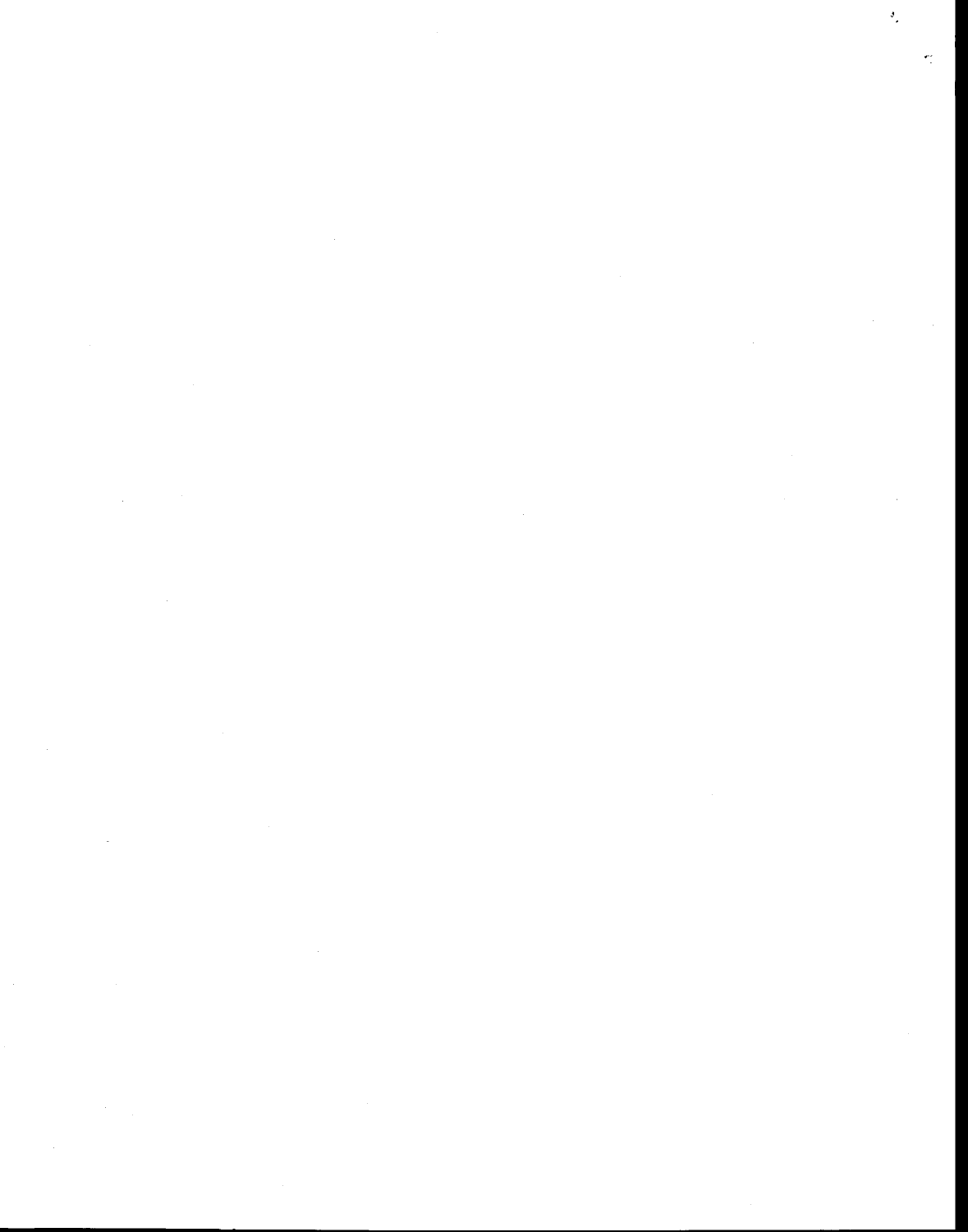with both tanks constructed to API Standard 620, "Design and Construction of Large, Welded, Low-Pressure Storage Tanks." Since the tanks were constructed per API 620, they are low-pressure breakout tanks that require inspection according to API 653 as stated in \$195.432(b). Kinder Morgan inspected these two tanks according to its breakout tank inspection procedure, "Operating Manual Maintenance Inspection of Storage Tanks and Vessels, Section III, number 03-02," which does not address all the requirements listed under Section 4 of API 653. For example, as referenced by \$195.432(b), API 653 specifies tank shell evaluation including shell wall thickness measurements, corrosion rate calculations, and intemal tank inspections, but these items were not addressed in Kinder Morgan's procedures. Therefore, the two lowpressure breakout tanks at Lemont, IL and Morris, IL have not been inspected according to API 653 as required by  $$195.432(b)$ . See Exhibit # 1 for the identification of the two breakout tanks.

#### 2. \$195.432 Breakout tanks.

(c) Each operator shall inspect the physical integrity of in-service steel aboveground breakout tanks built to API Standard 2510 according to section 6 of API 510.

Kinder Morgan has not conducted inspections of breakout tanks according to the requirements of API 510. The Lemont, IL facility has one breakout tank, a spherical tank with a MOP of  $125$  psig. The Morris, IL facility has  $27$  breakout tanks as follows: three spherical tanks with MOP's ranging from 50 to 80 psig, and 24 bullettype tanks each with a MOP of 250 psig. The Des Moines, IA facility has one breakout tank, a bullet-type tank with a MOP of 3 12 psig. The Wichita, KS facility has four breakout tanks, spherical tanks with MOP's ranging from 40 to 60 psig. Each of these 33 breakout tanks were constructed per the ASME pressure vessel code, from the years 1963 to 1990.

Editions of the API Standard 2510, "Design and Construction of LPG Installations," including the  $1<sup>st</sup>$  edition of June 1957, state that tanks constructed per API 2510 shall meet the requirements of the ASME Boiler and Pressure Vessel Code. Since these 33 breakout tanks are ASME pressure vessels, they meet the tank design and construction standards of the prior editions of API Standard 2510, and require inspection per API 510 as stated in \$195.432(c).

Kinder Morgan inspects these 33 breakout tanks according to its breakout tank inspection procedure, "Operating Manual Maintenance Inspection of Storage Tanks and Vessels, Section III, number 03-02," which does not address all the requirements listed under section 6 of API 510. For example, as referenced by  $\S 195.432(c)$ , API 510 specifies tank shell evaluation including shell wall thickness measutements, corrosion rate calculations, and intemal tank inspection, but these items were not addressed in Kinder Morgan's procedures. Therefore, the 33 breakout tanks located at Lemont, Morris, Des Moines, and Wichita have not been inspected according to API 510 as required by  $§195.432(c)$ . See Exhibit #2 for the identification of the 33 breakout tanks.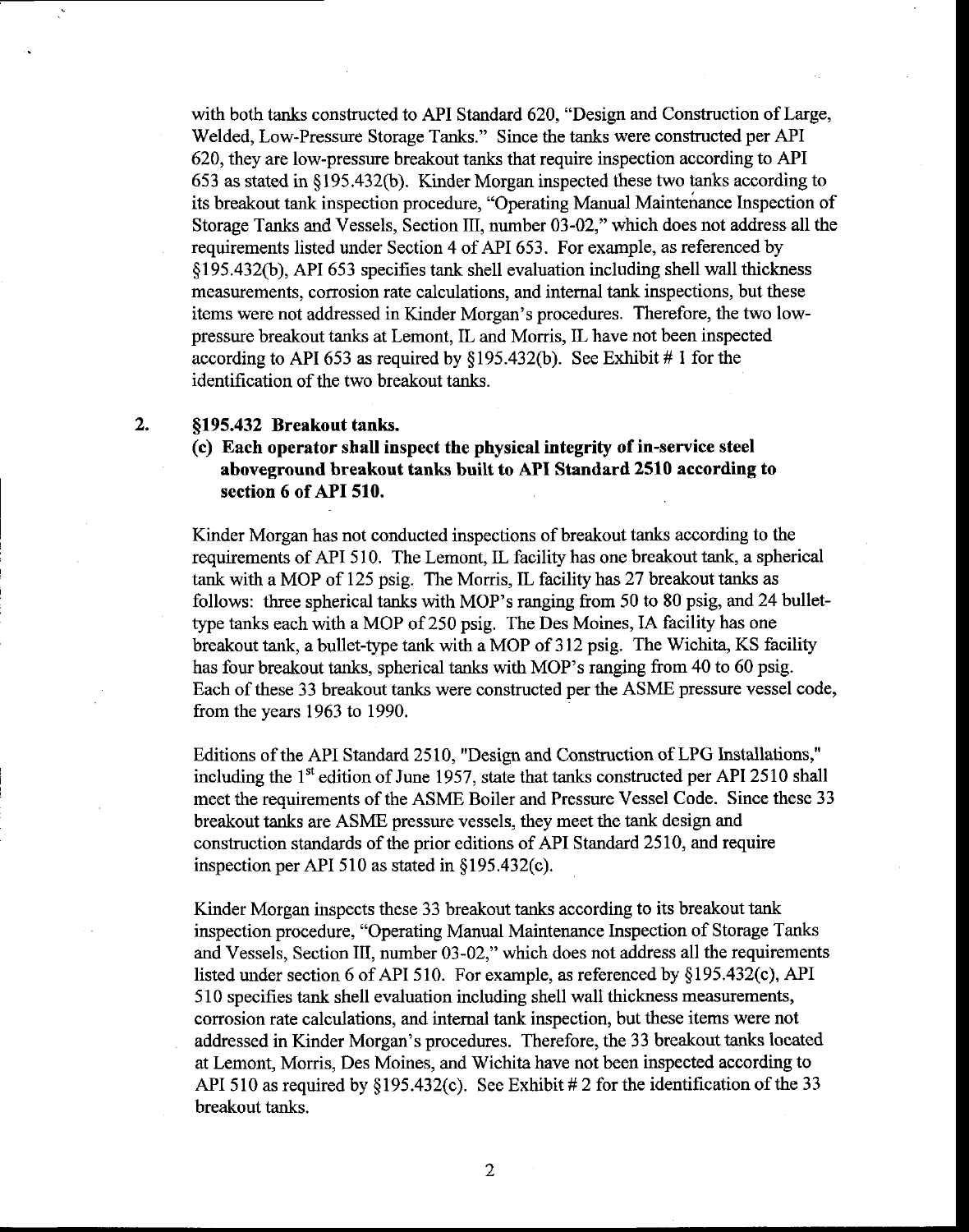$\label{eq:2.1} \frac{1}{\sqrt{2}}\left(\frac{1}{\sqrt{2}}\right)^{2} \left(\frac{1}{\sqrt{2}}\right)^{2} \left(\frac{1}{\sqrt{2}}\right)^{2} \left(\frac{1}{\sqrt{2}}\right)^{2} \left(\frac{1}{\sqrt{2}}\right)^{2} \left(\frac{1}{\sqrt{2}}\right)^{2} \left(\frac{1}{\sqrt{2}}\right)^{2} \left(\frac{1}{\sqrt{2}}\right)^{2} \left(\frac{1}{\sqrt{2}}\right)^{2} \left(\frac{1}{\sqrt{2}}\right)^{2} \left(\frac{1}{\sqrt{2}}\right)^{2} \left(\$ 

 $\label{eq:2.1} \mathcal{L}(\mathcal{L}^{\text{max}}_{\mathcal{L}}(\mathcal{L}^{\text{max}}_{\mathcal{L}}),\mathcal{L}^{\text{max}}_{\mathcal{L}}(\mathcal{L}^{\text{max}}_{\mathcal{L}}))$ 

 $\label{eq:2.1} \frac{1}{\sqrt{2}}\left(\frac{1}{\sqrt{2}}\right)^{2} \left(\frac{1}{\sqrt{2}}\right)^{2} \left(\frac{1}{\sqrt{2}}\right)^{2} \left(\frac{1}{\sqrt{2}}\right)^{2} \left(\frac{1}{\sqrt{2}}\right)^{2} \left(\frac{1}{\sqrt{2}}\right)^{2} \left(\frac{1}{\sqrt{2}}\right)^{2} \left(\frac{1}{\sqrt{2}}\right)^{2} \left(\frac{1}{\sqrt{2}}\right)^{2} \left(\frac{1}{\sqrt{2}}\right)^{2} \left(\frac{1}{\sqrt{2}}\right)^{2} \left(\$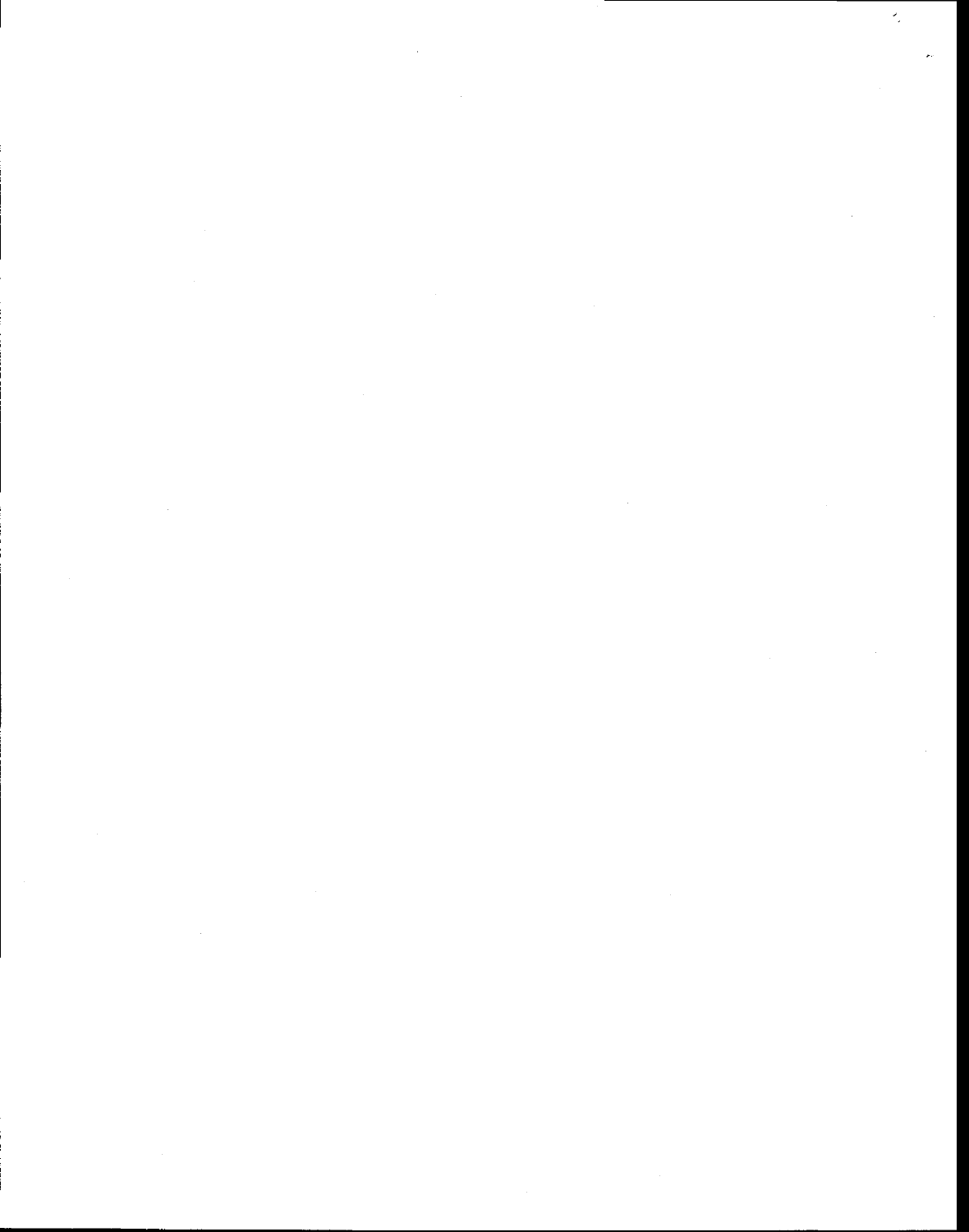### Proposed Compliance Order

Pursuant to 49 United States Code \$ 60118, the Pipeline and Hazardous Materials Safety Administration proposes to issue a Compliance Order to Kinder Morgan Energy Partners, L.P. Please refer to the Proposed Compliance Order that is enclosed and made a part of this Notice.

#### Response to this Notice

Enclosed as part of this Notice is a document entitled Response Options for Pipeline Operators in Compliance Proceedings. Please refer to this document and note the response options. Be advised that all material you submit in response to this enforcement action is subject to being made publicly available. If you believe that any portion of your responsive material qualifies for confidential treatment under 5 U.S.C. 552(b), along with the complete original document you must provide a second copy of the document with the portions you believe qualify for confidential treatment redacted and an explanation of why you believe the redacted information qualifies for confidential treatment under 5 U.S.C. 552(b). If you do not respond within 30 days of receipt of this Notice, this constitutes a waiver of your right to contest the allegations in this Notice and authorizes the Associate Administrator for Pipeline Safety to find facts as alleged in this Notice without further notice to you and to issue a Final Order.

In your correspondence on this matter, please refer to CPF 3-2007-5007 and for each document you submit, please provide a copy in electronic format whenever possible.

Sincerely,

ffi.ws-Ivan A. Huntoon

Director, Central Region Pipeline and Hazardous Materials Safety Administration

Enclosures: Proposed Compliance Order Response Options for Pipeline Operators in Compliance Proceedings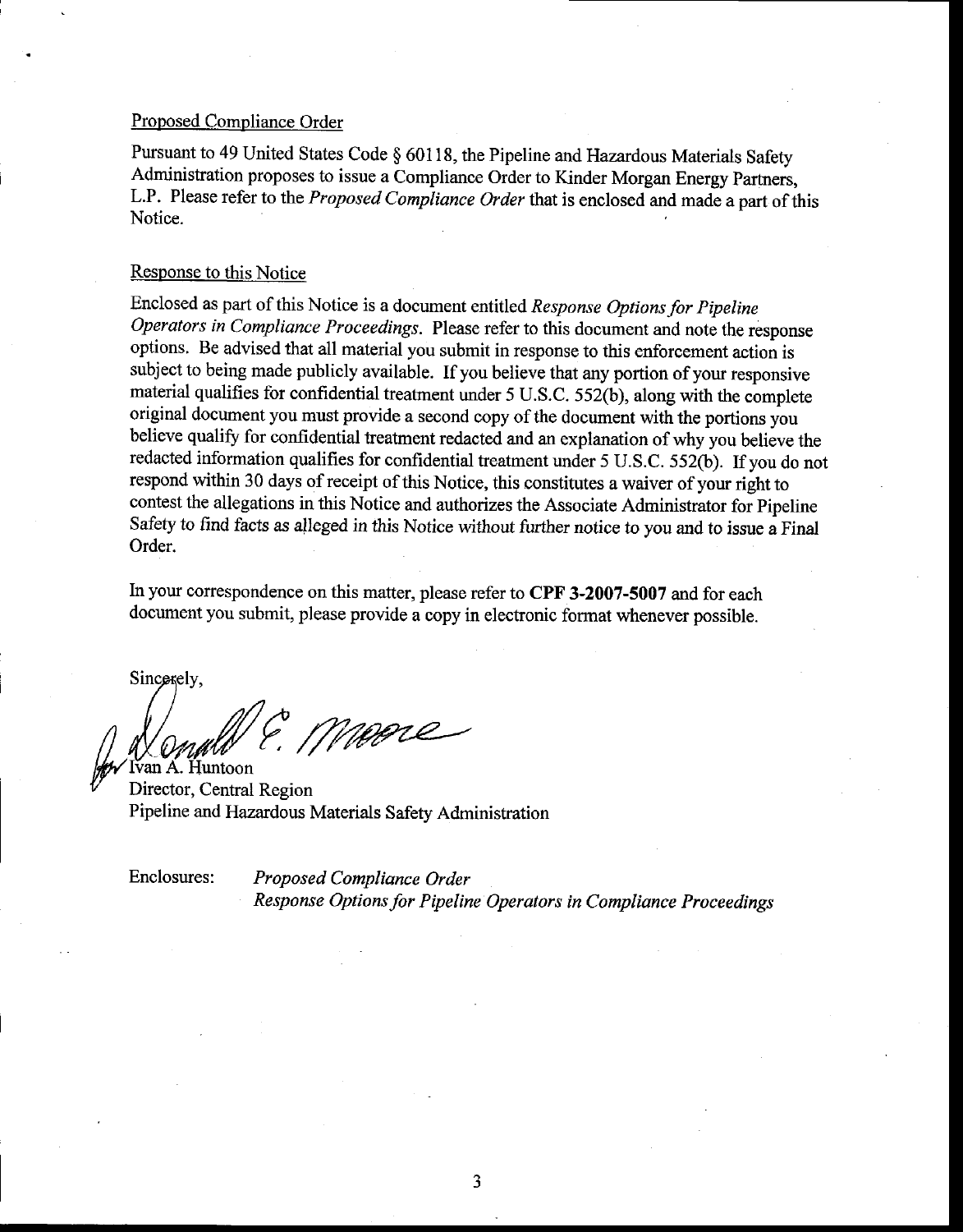$\label{eq:2.1} \frac{1}{\sqrt{2}}\int_{0}^{\infty} \frac{d\mu}{\sqrt{2}}\,d\mu\int_{0}^{\infty} \frac{d\mu}{\sqrt{2}}\,d\mu\int_{0}^{\infty} \frac{d\mu}{\sqrt{2}}\,d\mu\int_{0}^{\infty} \frac{d\mu}{\sqrt{2}}\,d\mu\int_{0}^{\infty} \frac{d\mu}{\sqrt{2}}\,d\mu\int_{0}^{\infty} \frac{d\mu}{\sqrt{2}}\,d\mu\int_{0}^{\infty} \frac{d\mu}{\sqrt{2}}\,d\mu\int_{0}^{\infty} \frac$  $\label{eq:2.1} \frac{1}{\sqrt{2}}\int_{0}^{\infty}\frac{1}{\sqrt{2\pi}}\left(\frac{1}{\sqrt{2}}\right)^{2}d\mu_{\rm{max}}\,.$  $\label{eq:2.1} \frac{1}{\sqrt{2\pi}}\int_{\mathbb{R}^3}\frac{1}{\sqrt{2\pi}}\int_{\mathbb{R}^3}\frac{1}{\sqrt{2\pi}}\int_{\mathbb{R}^3}\frac{1}{\sqrt{2\pi}}\int_{\mathbb{R}^3}\frac{1}{\sqrt{2\pi}}\int_{\mathbb{R}^3}\frac{1}{\sqrt{2\pi}}\int_{\mathbb{R}^3}\frac{1}{\sqrt{2\pi}}\int_{\mathbb{R}^3}\frac{1}{\sqrt{2\pi}}\int_{\mathbb{R}^3}\frac{1}{\sqrt{2\pi}}\int_{\mathbb{R}^3}\frac{1$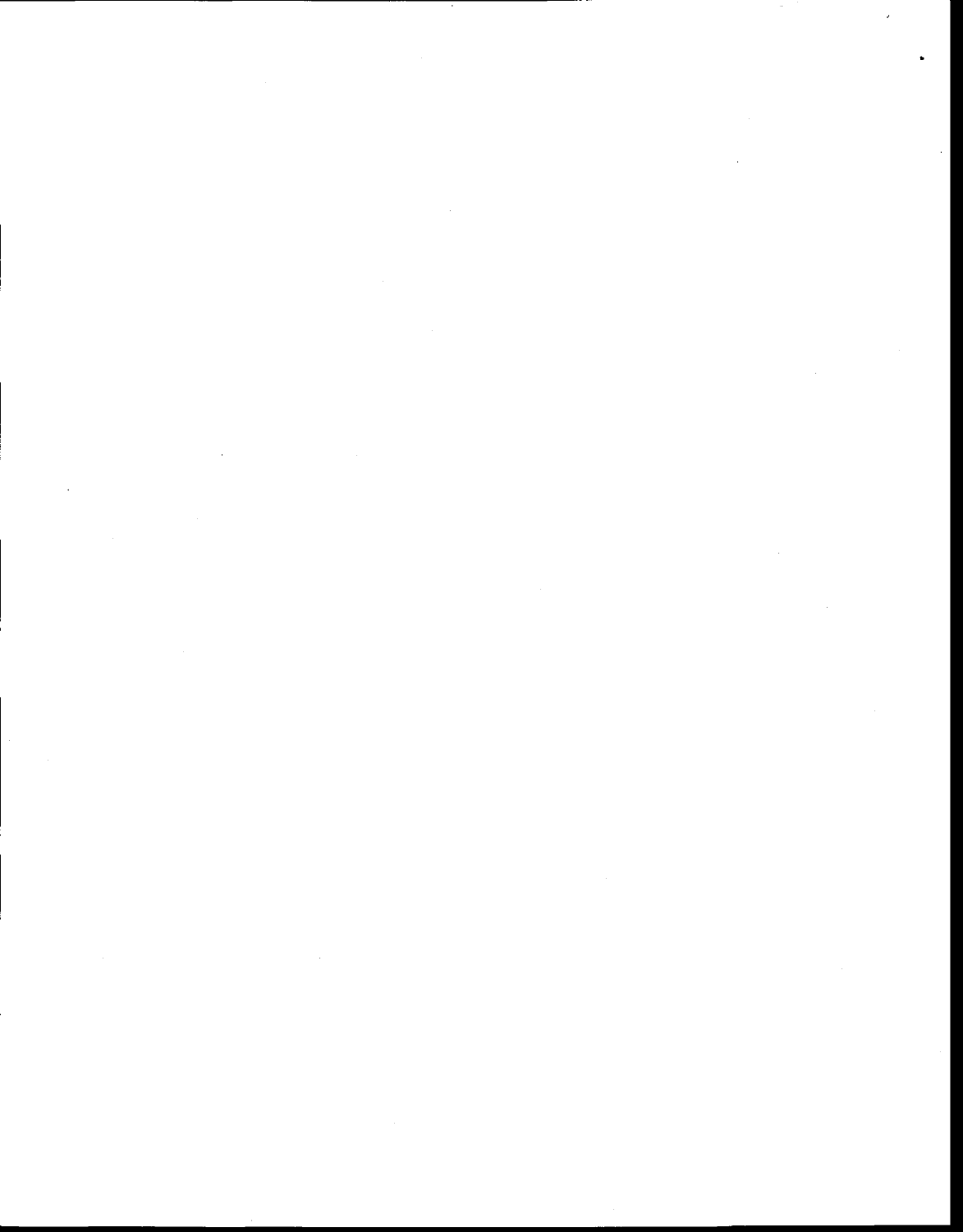# PROPOSED COMPLIANCE ORDER

Pursuant to 49 United States Code § 60118, the Pipeline and Hazardous Materials Safety<br>Administration (PHMSA) proposes to issue to Kinder Morgan Energy Partners, L.P.<br>a Compliance Order incorporating the following remedial compliance of Kinder Morgan Energy Partners, L.P. with the pipeline safety regulations:

- 1- In regard to Item Number I of the Notice pertaining to the inspection of two lowpressure steel aboveground breakout tanks per section 4 of ApI 653, provide pHMSA with a plan, schedule, and procedures to inspect these tanks. At a minimum the plan shall include performing an internal inspection for each tank. The procedures that will be utilized to inspect the tanks shall be fully documented and provide a description of how each element required by API 653 is to be accomplished. Submit the plan, schedule, and procedures to the Director, Central Region, Pipeline and Hazardous Materials Safety Administration, 901 Locust Street, Room 462, Kansas City, MO 64106.
- 2. In regard to Item Number 2 of the Notice pertaining to the inspection of 33 breakout tanks per section 6 of API 510, provide PHMSA with a plan, schedule, and procedures to inspect these tanks. The plan shall include per
- 3. The proposed inspection plans, schedules, and procedures in Items 1 and 2 of the Compliance Order shall be submitted to the Director, Central Region, Pipeline and Hazardous Materials Safety Administration within 60 days 2 of the Compliance Order shall be completed within 2 years of your receipt of the Final Order.
- 4. As internal inspections are completed for each tank, a report for each tank shall be prepared and submitted to the Director, Central Region that includes, but is not limited to, the following: records of the inspection recommendations, any resulting repairs or alterations, and other findings and outcomes of the inspections. When all appropriate actions have been completed in regard to the above items in this Compliance Order, submit a summary report and<br>notice of completed actions to the Director, Central Region, Pipeline and Hazardous Malerials safety Administration, 901 Locust street, Room 462, Kansas city, Mo 64106.
- 5' Kinder Morgan shall maintain documentation of the safety improvement costs associated with fulfilling this Compliance Order and submit the total to the Director,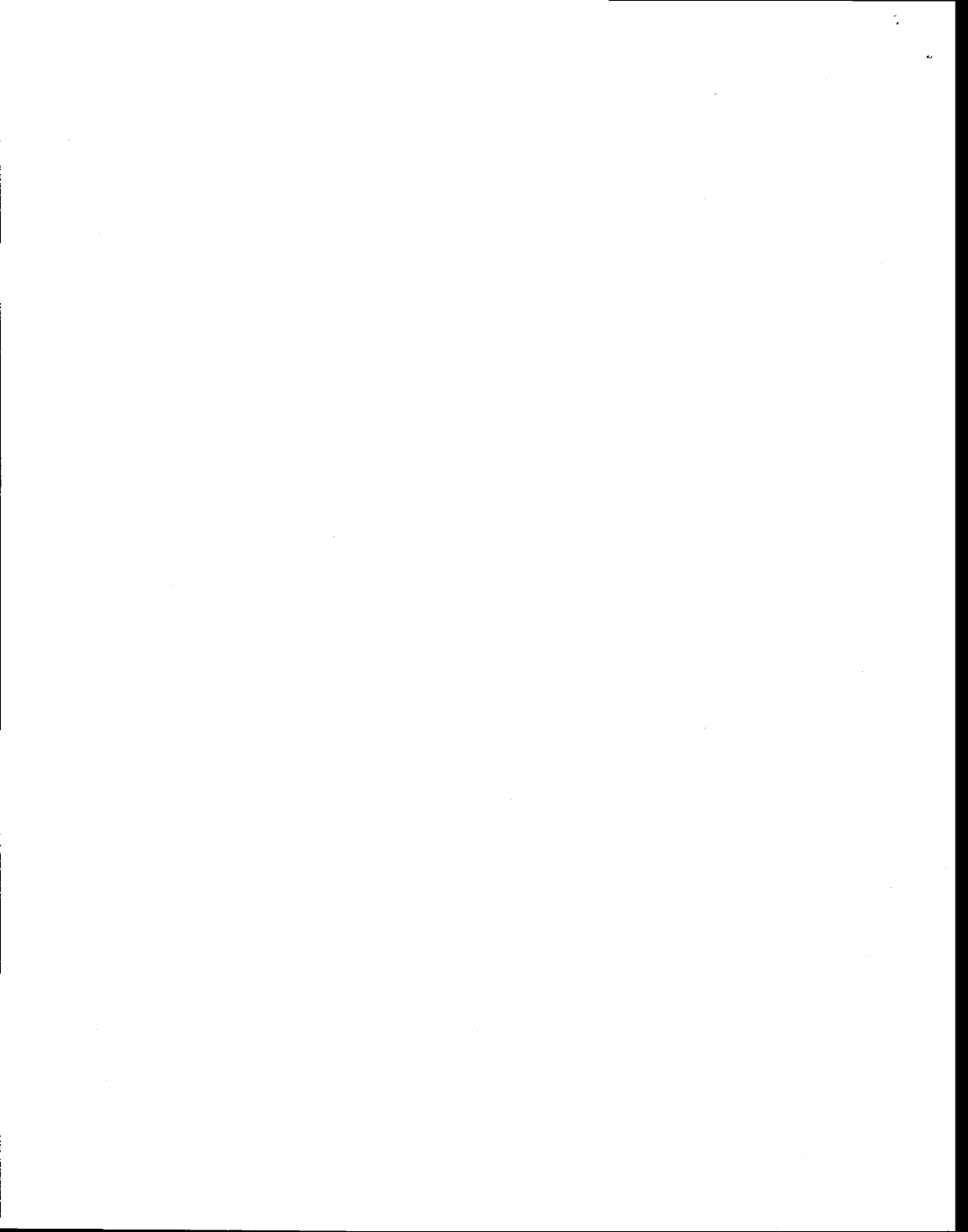Central Region, Pipeline and Hazardous Materials Safety Administration. Costs shall be reported in two categories: 1) total cost associated with preparation/revision of plans, procedures, studies and analyses, and 2) total cost of replacement, additions, and other changes to the pipeline infrastructure.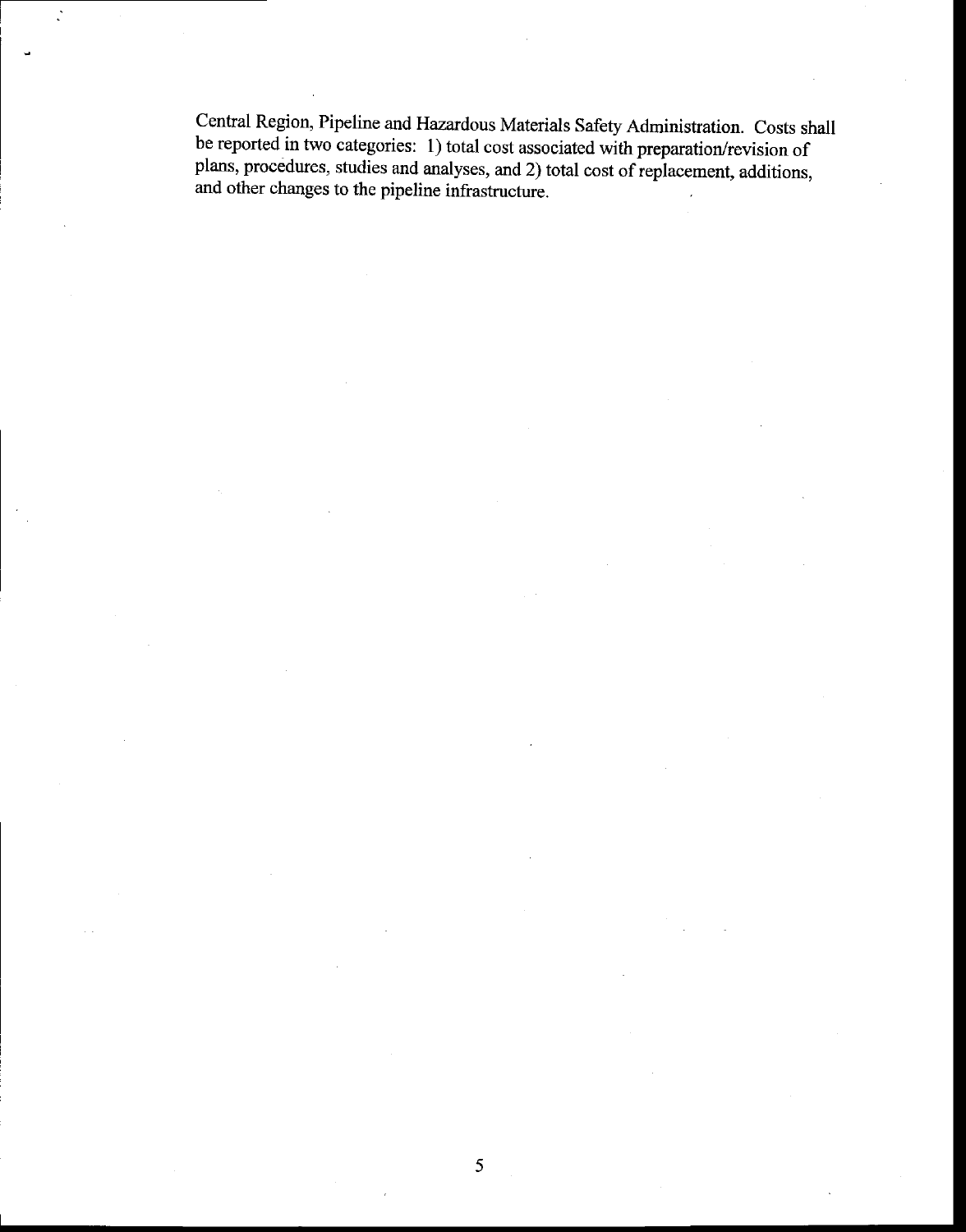$\frac{1}{2}$  $\label{eq:2.1} \frac{1}{\sqrt{2}}\sum_{i=1}^n\frac{1}{\sqrt{2}}\sum_{i=1}^n\frac{1}{\sqrt{2}}\sum_{i=1}^n\frac{1}{\sqrt{2}}\sum_{i=1}^n\frac{1}{\sqrt{2}}\sum_{i=1}^n\frac{1}{\sqrt{2}}\sum_{i=1}^n\frac{1}{\sqrt{2}}\sum_{i=1}^n\frac{1}{\sqrt{2}}\sum_{i=1}^n\frac{1}{\sqrt{2}}\sum_{i=1}^n\frac{1}{\sqrt{2}}\sum_{i=1}^n\frac{1}{\sqrt{2}}\sum_{i=1}^n\frac$  $\label{eq:2.1} \frac{1}{\sqrt{2}}\int_{\mathbb{R}^3}\frac{1}{\sqrt{2}}\left(\frac{1}{\sqrt{2}}\right)^2\frac{1}{\sqrt{2}}\left(\frac{1}{\sqrt{2}}\right)^2\frac{1}{\sqrt{2}}\left(\frac{1}{\sqrt{2}}\right)^2\frac{1}{\sqrt{2}}\left(\frac{1}{\sqrt{2}}\right)^2\frac{1}{\sqrt{2}}\left(\frac{1}{\sqrt{2}}\right)^2\frac{1}{\sqrt{2}}\frac{1}{\sqrt{2}}\frac{1}{\sqrt{2}}\frac{1}{\sqrt{2}}\frac{1}{\sqrt{2}}\frac{1}{\sqrt{2}}$  $\frac{1}{2} \left( \frac{1}{2} \right)$  ,  $\frac{1}{2} \left( \frac{1}{2} \right)$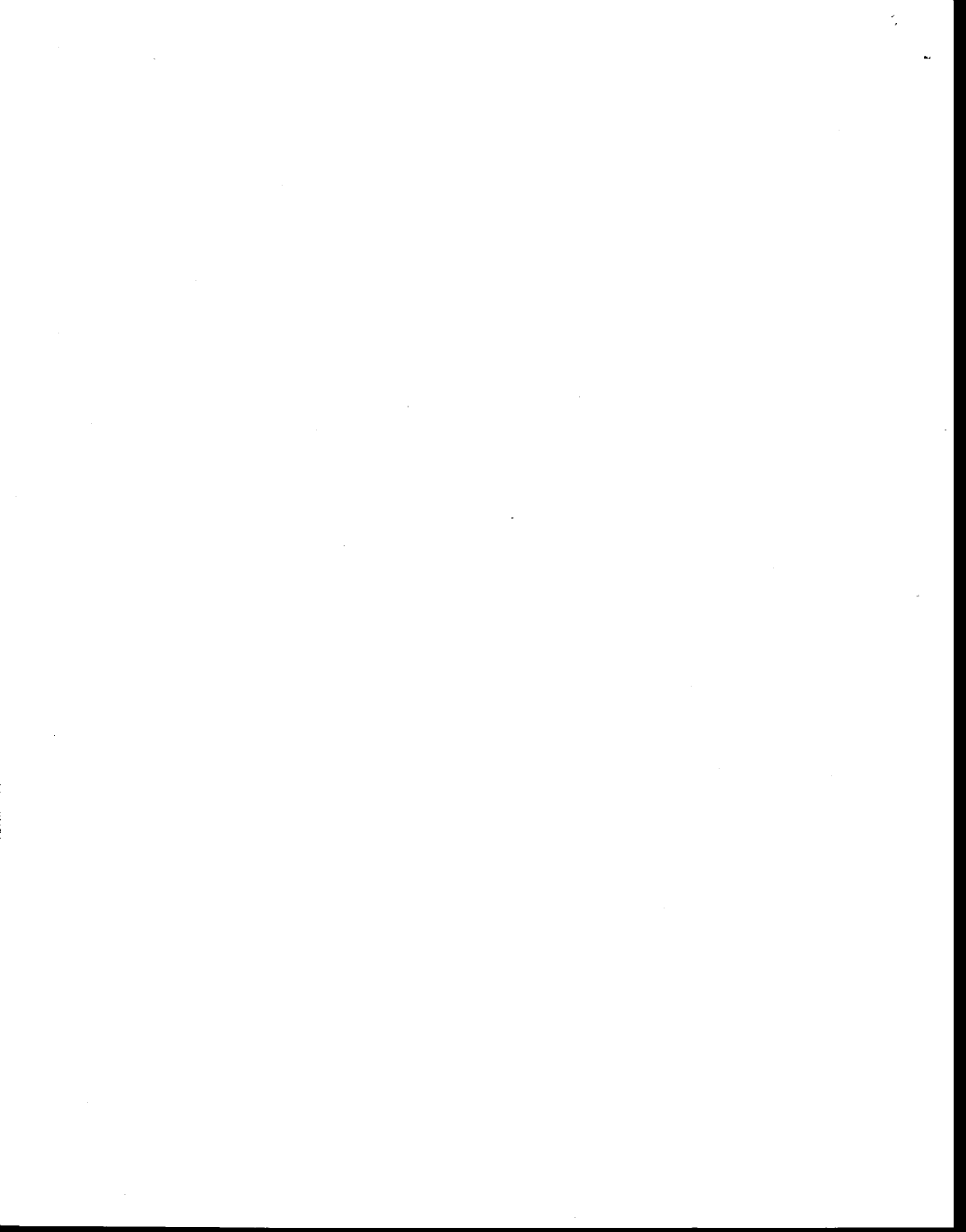#### Exhibit #1 2005 PHMSA Standard Inspection Kinder Morgan Breakout Tanks thai require inspection in according to the requirements of API Standard 653

| <b>Item</b><br># | <b>LOCATION</b> | NAME/TAG#           | Type of Tank |
|------------------|-----------------|---------------------|--------------|
|                  | <b>LEMONT</b>   | <b>GASOLINE TK.</b> | Sphere       |
| $\overline{2}$   | <b>MORRIS</b>   | <b>GASOLINE TK.</b> | Sphere       |

#### Exhibit # 2 2005 PHMSA Standard Inspection Kinder Morgan Breakout Tanks that require inspection in according to the requirements of API 510

| Item<br># | <b>LOCATION</b>                | NAME/TAG#               | <b>Type of Tank</b>            |
|-----------|--------------------------------|-------------------------|--------------------------------|
| 1         | <b>LEMONT</b>                  | <b>SLOP TK.</b>         | Sphere                         |
| 2<br>3    | <b>MORRIS</b><br><b>MORRIS</b> | TK.#1<br>TK. #2         | <b>Bullet</b><br><b>Bullet</b> |
| 4         | <b>MORRIS</b>                  | TK.#3                   | <b>Bullet</b>                  |
| 5         | <b>MORRIS</b>                  | TK. #4                  | <b>Bullet</b>                  |
| 6         | <b>MORRIS</b>                  | TK. #5                  | <b>Bullet</b>                  |
| 7         | <b>MORRIS</b>                  | TK. #6                  | <b>Bullet</b>                  |
| 8         | <b>MORRIS</b>                  | TK. #7                  | <b>Bullet</b>                  |
| g         | <b>MORRIS</b>                  | TK. #8                  | <b>Bullet</b>                  |
| 10        | <b>MORRIS</b>                  | TK. #9                  | <b>Bullet</b>                  |
| 11        | <b>MORRIS</b>                  | TK. #10                 | <b>Bullet</b>                  |
| 12        | <b>MORRIS</b>                  | TK. #11                 | <b>Bullet</b>                  |
| 13        | <b>MORRIS</b>                  | TK #12                  | <b>Bullet</b>                  |
| 14        | <b>MORRIS</b>                  | TK. #13                 | <b>Bullet</b>                  |
| 15        | <b>MORRIS</b>                  | TK. #14                 | <b>Bullet</b>                  |
| 16        | <b>MORRIS</b>                  | TK. #15                 | Bullet                         |
| 17        | <b>MORRIS</b>                  | TK. #16                 | <b>Bullet</b>                  |
| 18        | <b>MORRIS</b>                  | TK. #17                 | <b>Bullet</b>                  |
| 19        | <b>MORRIS</b>                  | TK. #18                 | <b>Bullet</b>                  |
| 20        | <b>MORRIS</b>                  | <b>ISO BUTANE TK.</b>   | Sphere                         |
| 21        | <b>MORRIS</b>                  | <b>BUTANE TK. #1</b>    | Sphere                         |
| 22        | <b>MORRIS</b>                  | <b>BUTANE TK. #2</b>    | Sphere                         |
| 23        | <b>MORRIS</b>                  | PROPYLENE TK. #1        | <b>Bullet</b>                  |
| 24        | <b>MORRIS</b>                  | PROPYLENE TK. #2        | <b>Bullet</b>                  |
| 25        | <b>MORRIS</b>                  | PROPYLENE TK. #3        | <b>Bullet</b>                  |
| 26        | <b>MORRIS</b>                  | <b>PROPYLENE TK #4</b>  | <b>Bullet</b>                  |
| 27        | <b>MORRIS</b>                  | PROPYLENE TK. #5        | <b>Bullet</b>                  |
| 28        | <b>MORRIS</b>                  | PROPYLENE TK. #6        | <b>Bullet</b>                  |
| 29        | <b>DES MOINES</b>              | <b>BUTANE BLEND TK.</b> | <b>Bullet</b>                  |
| 30        | <b>WICHITA</b>                 | T-201A                  | Sphere                         |
| 31        | <b>WICHITA</b>                 | $T-201B$                | Sphere                         |
| 32        | <b>WICHITA</b>                 | $T-202$                 | Sphere                         |
| 33        | <b>WICHITA</b>                 | $T-204$                 | <b>Sphere</b>                  |

Charts made by Judy Johnson, PHMSA Central Region's Staff Engineer, from data provided by Kinder Morgan.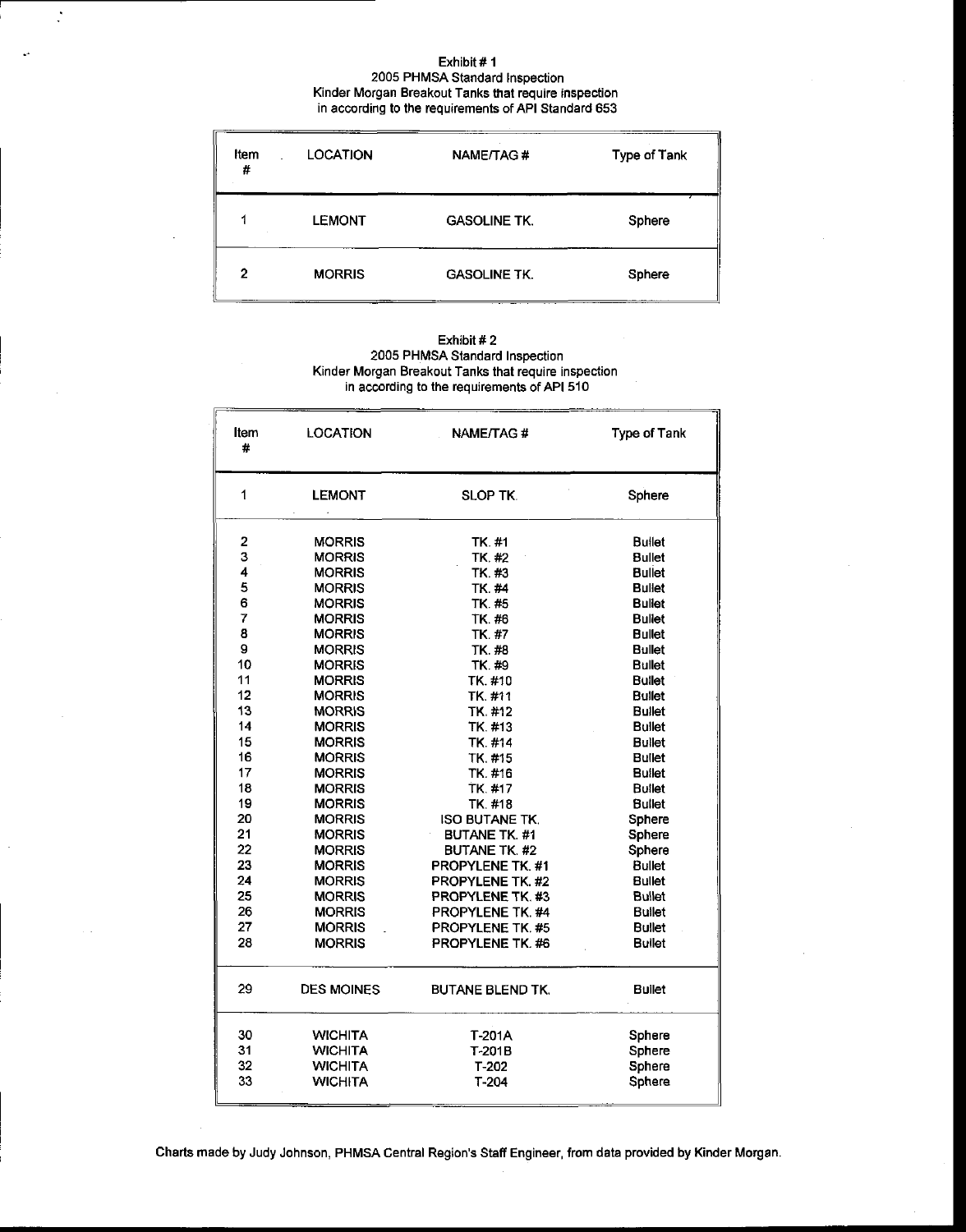$\label{eq:2.1} \frac{1}{\sqrt{2}}\left(\frac{1}{\sqrt{2}}\right)^{2} \left(\frac{1}{\sqrt{2}}\right)^{2} \left(\frac{1}{\sqrt{2}}\right)^{2} \left(\frac{1}{\sqrt{2}}\right)^{2} \left(\frac{1}{\sqrt{2}}\right)^{2} \left(\frac{1}{\sqrt{2}}\right)^{2} \left(\frac{1}{\sqrt{2}}\right)^{2} \left(\frac{1}{\sqrt{2}}\right)^{2} \left(\frac{1}{\sqrt{2}}\right)^{2} \left(\frac{1}{\sqrt{2}}\right)^{2} \left(\frac{1}{\sqrt{2}}\right)^{2} \left(\$ 

 $\frac{1}{2}$ 

 $\label{eq:2.1} \frac{1}{\sqrt{2}}\left(\frac{1}{\sqrt{2}}\right)^{2} \left(\frac{1}{\sqrt{2}}\right)^{2} \left(\frac{1}{\sqrt{2}}\right)^{2} \left(\frac{1}{\sqrt{2}}\right)^{2} \left(\frac{1}{\sqrt{2}}\right)^{2} \left(\frac{1}{\sqrt{2}}\right)^{2} \left(\frac{1}{\sqrt{2}}\right)^{2} \left(\frac{1}{\sqrt{2}}\right)^{2} \left(\frac{1}{\sqrt{2}}\right)^{2} \left(\frac{1}{\sqrt{2}}\right)^{2} \left(\frac{1}{\sqrt{2}}\right)^{2} \left(\$ 

 $\label{eq:2.1} \frac{1}{\sqrt{2}}\int_{\mathbb{R}^3}\frac{1}{\sqrt{2}}\left(\frac{1}{\sqrt{2}}\right)^2\frac{1}{\sqrt{2}}\left(\frac{1}{\sqrt{2}}\right)^2\frac{1}{\sqrt{2}}\left(\frac{1}{\sqrt{2}}\right)^2\frac{1}{\sqrt{2}}\left(\frac{1}{\sqrt{2}}\right)^2\frac{1}{\sqrt{2}}\left(\frac{1}{\sqrt{2}}\right)^2\frac{1}{\sqrt{2}}\frac{1}{\sqrt{2}}\frac{1}{\sqrt{2}}\frac{1}{\sqrt{2}}\frac{1}{\sqrt{2}}\frac{1}{\sqrt{2}}$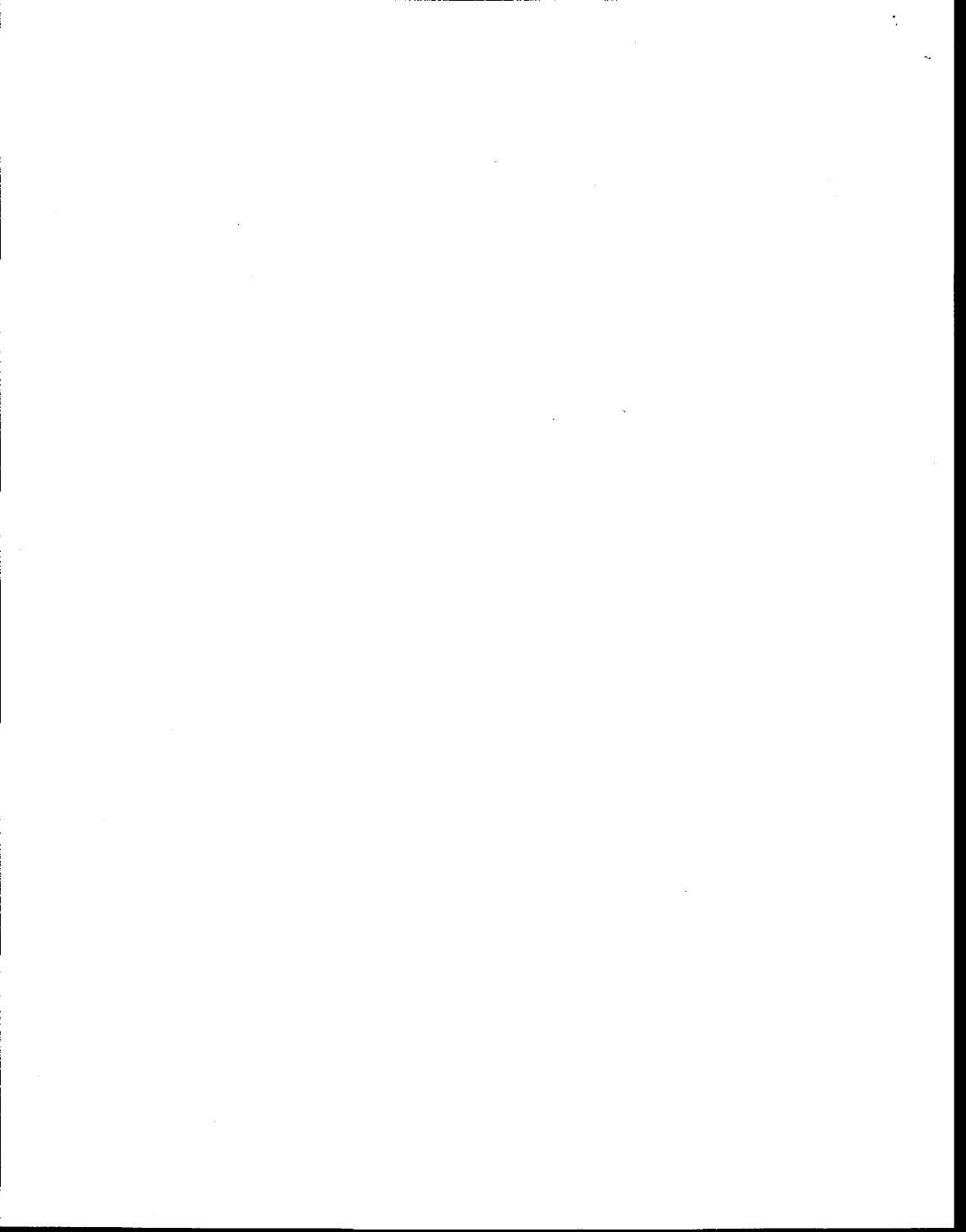# Response Options for Pipeline Operators in Compliance Proceedings

The requirements of 49°C.F.R. Part 190, Subpart B ( $\S$ § 190.201-190.237) govern response to Notices issued by a Regional Director, Pipeline and Hazardous Materials Safety Administration (PHMSA).

## I. Procedures for Responding to a NOTICE OF PROBABLE VIOLATION:

Within 30 days of receipt of a Notice of Probable Violation, the respondent shall respond to the Regional Director who issued the Notice in the following way:

### a. When the Notice contains a proposed CIVIL PENALTY\* --

- l. Pay the proposed civil penalty and advise the Regional Director of the payment. This authorizes PHMSA to make findings and to close the case with prejudice to the respondent. Payment terms are outlined below;
- 2. Submit written explanations, information, or other materials in response to the allegations and/or seek elimination or mitigation of the proposed civil penalty. Refer to 49 C.F.R. S 190.225 for assessment considerations, which include the respondent's ability to pay and the effect on the respondent's ability to stay in business, upon which civil penalties are based; or
- 3. Request a hearing as described below to contest the allegations and/or proposed assessment of a civil penalty.

### b. When the Notice contains a proposed **COMPLIANCE ORDER**\* --

- 1. Notify the Regional Director that you intend to take the steps in the proposed compliance order;
- $2.$ Submit written explanations, information, or other materials in answer to the allegations in the Notice and object to or seek clarification of the proposed compliance order items in whole or in part; or
- Request a hearing as described below to contest the allegations and/or proposed compliance order items; 3.

#### When the Notice contains a WARNING ITEM -c.

No written response is required. The respondent is warned that if it does not take appropriate action to correct these items, enforcement action will be taken if a subsequent inspection reveals a violation.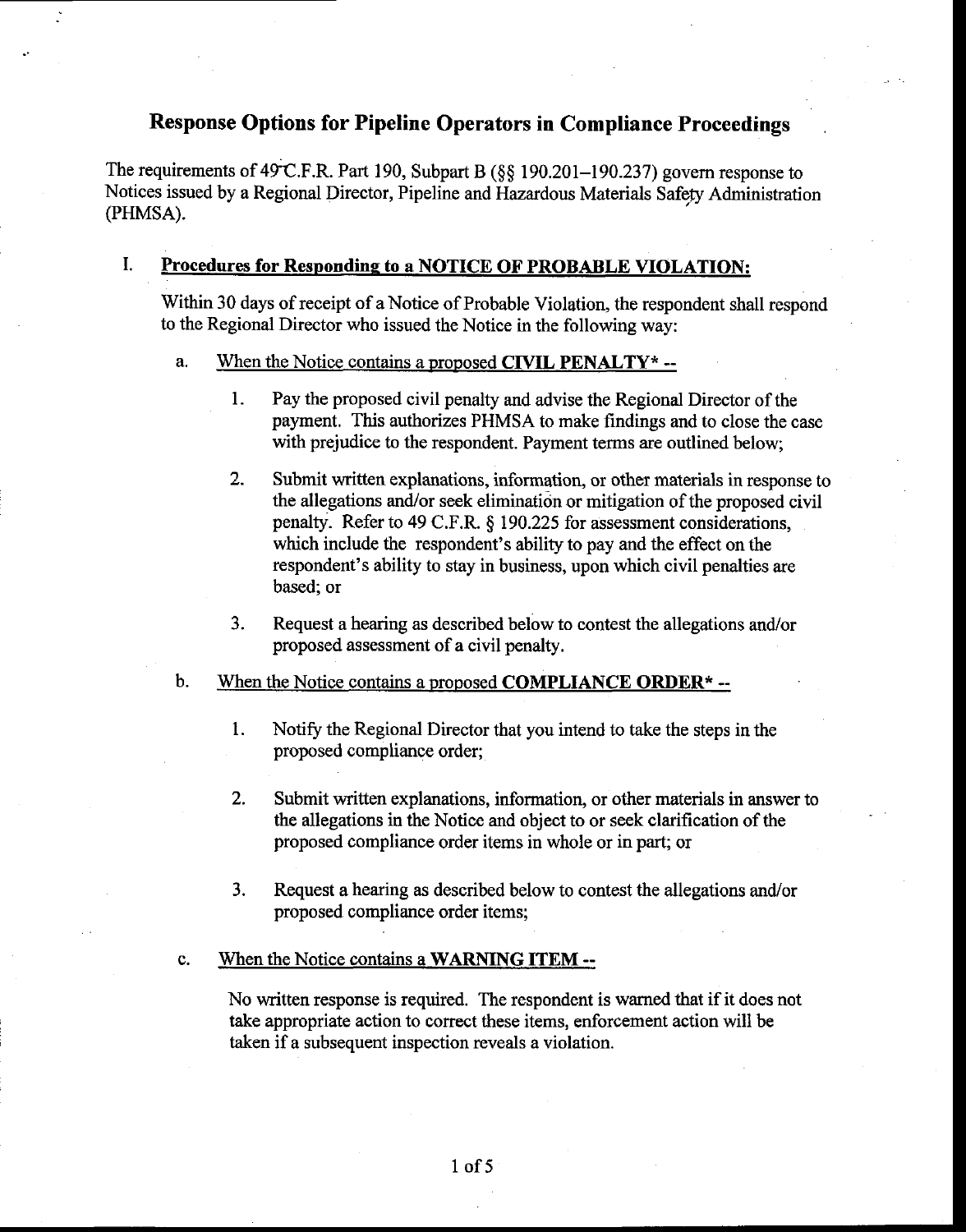$\label{eq:2.1} \frac{1}{\sqrt{2\pi}}\int_{0}^{\infty} \frac{d\mu}{\sqrt{2\pi}}\left(\frac{d\mu}{\mu}\right)^2\frac{d\mu}{\mu}\left(\frac{d\mu}{\mu}\right)^2\frac{d\mu}{\mu}\left(\frac{d\mu}{\mu}\right)^2.$ 

 $\label{eq:2.1} \frac{1}{2} \sum_{i=1}^n \frac{1}{2} \sum_{j=1}^n \frac{1}{2} \sum_{j=1}^n \frac{1}{2} \sum_{j=1}^n \frac{1}{2} \sum_{j=1}^n \frac{1}{2} \sum_{j=1}^n \frac{1}{2} \sum_{j=1}^n \frac{1}{2} \sum_{j=1}^n \frac{1}{2} \sum_{j=1}^n \frac{1}{2} \sum_{j=1}^n \frac{1}{2} \sum_{j=1}^n \frac{1}{2} \sum_{j=1}^n \frac{1}{2} \sum_{j=1}^n \frac{$  $\label{eq:2.1} \mathcal{L}(\mathcal{L}^{\mathcal{L}}_{\mathcal{L}}(\mathcal{L}^{\mathcal{L}}_{\mathcal{L}})) = \mathcal{L}(\mathcal{L}^{\mathcal{L}}_{\mathcal{L}}(\mathcal{L}^{\mathcal{L}}_{\mathcal{L}})) = \mathcal{L}(\mathcal{L}^{\mathcal{L}}_{\mathcal{L}}(\mathcal{L}^{\mathcal{L}}_{\mathcal{L}}))$ 

 $\label{eq:2.1} \frac{1}{\sqrt{2}}\int_{\mathbb{R}^3}\frac{1}{\sqrt{2}}\left(\frac{1}{\sqrt{2}}\int_{\mathbb{R}^3}\frac{1}{\sqrt{2}}\left(\frac{1}{\sqrt{2}}\int_{\mathbb{R}^3}\frac{1}{\sqrt{2}}\left(\frac{1}{\sqrt{2}}\int_{\mathbb{R}^3}\frac{1}{\sqrt{2}}\right)\frac{1}{\sqrt{2}}\right)\frac{1}{\sqrt{2}}\right)=\frac{1}{2}\int_{\mathbb{R}^3}\frac{1}{\sqrt{2}}\int_{\mathbb{R}^3}\frac{1}{\sqrt{2}}\left(\frac{1$ 

 $\mathcal{L}_{\text{max}}$  and  $\mathcal{L}_{\text{max}}$ 

 $\ddot{\cdot}$ 

 $\label{eq:2.1} \frac{1}{\sqrt{2}}\int_{\mathbb{R}^3}\frac{1}{\sqrt{2}}\left(\frac{1}{\sqrt{2}}\right)^2\frac{1}{\sqrt{2}}\left(\frac{1}{\sqrt{2}}\right)^2\frac{1}{\sqrt{2}}\left(\frac{1}{\sqrt{2}}\right)^2\frac{1}{\sqrt{2}}\left(\frac{1}{\sqrt{2}}\right)^2\frac{1}{\sqrt{2}}\left(\frac{1}{\sqrt{2}}\right)^2\frac{1}{\sqrt{2}}\frac{1}{\sqrt{2}}\frac{1}{\sqrt{2}}\frac{1}{\sqrt{2}}\frac{1}{\sqrt{2}}\frac{1}{\sqrt{2}}$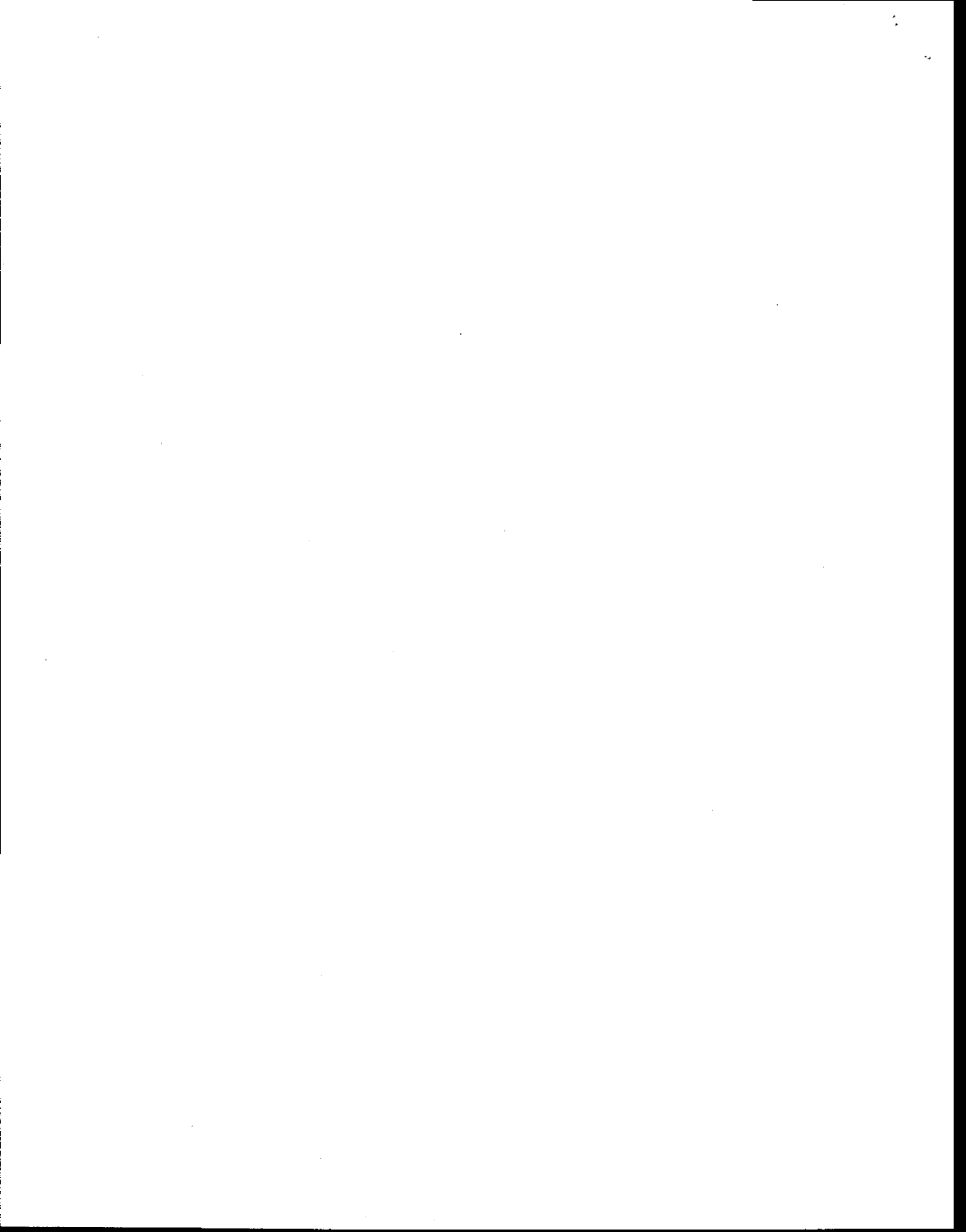\* Failure of the respondent to respond to the Notice within 30 days of receipt constitutes a waiver of the right to contest the allegations in the Notice and authorizes the Associate Administrator for Pipeline Safety to find facts as alleged in the Notice without further notice to the respondent and to issue a Final Order. ,,

#### il. Procedures for Responding to a NOTICE OF AMENDMENT\*--

Within 30 days of receipt of a Notice of Amendment, the respondent shall respond to the Regional Directorwho issued the Notice in the following way:

- a. Notify the Regional Director of your plans to address the inadequacies identified in the Notice;
- Submit written explanations, information, or other materials in answer to the allegations in the Notice and/or object to or seek clarification of the proposed amendment items in whole or in part; or b.
- Request a hearing as described below to contest the allegations in the Notice. c.

\* Failure of the respondent to respond to the Notice within 30 days of receipt constitutes a waiver of the right to contest the allegations in the Notice and authorizes the Associate Administrator for Pipeline Safety to find facts as alleged in the Notice without firrther notice to the respondent and to issue a Final Order.

#### Procedure for Requesting a Hearing UL

A request for a hearing must be in writing and accompanied by a statement of the issues whioh the respondent intends to raise at the hearing. The issues may relate to the allegations, new information, or to the proposed compliance order or proposed civil penalty amount. Refer to 49 C.F.R. \$ 190.225 for assessment considerations upon which civil penalties are based. A respondent's failure to specify an issue may result in waiver of the right to raise that issue at the hearing. The respondent's request must also indicate whether or not respondent will be represented by counsel at the hearing. Failure to request a hearing in writing within 30 days of receipt of a Notice waives the right to a hearing. In addition, if the amount of the proposed civil penalty or the proposed corrective action is less than \$10,000, the hearing will be held by telephone, unless the respondent submits a written request for an in-person hearing. Complete hearing procedures can be found at 49 C.F.R. § 190.211.

#### Extensions of Time IV.

An extension of time to prepare an appropriate response to a Notice may be granted, at the agency's discretion, following submittal of a written request to the Regional Director. The request must indicate the amount of time needed and the reasons for the extension. The request must be submitted within 30 days of receipt of the Notice.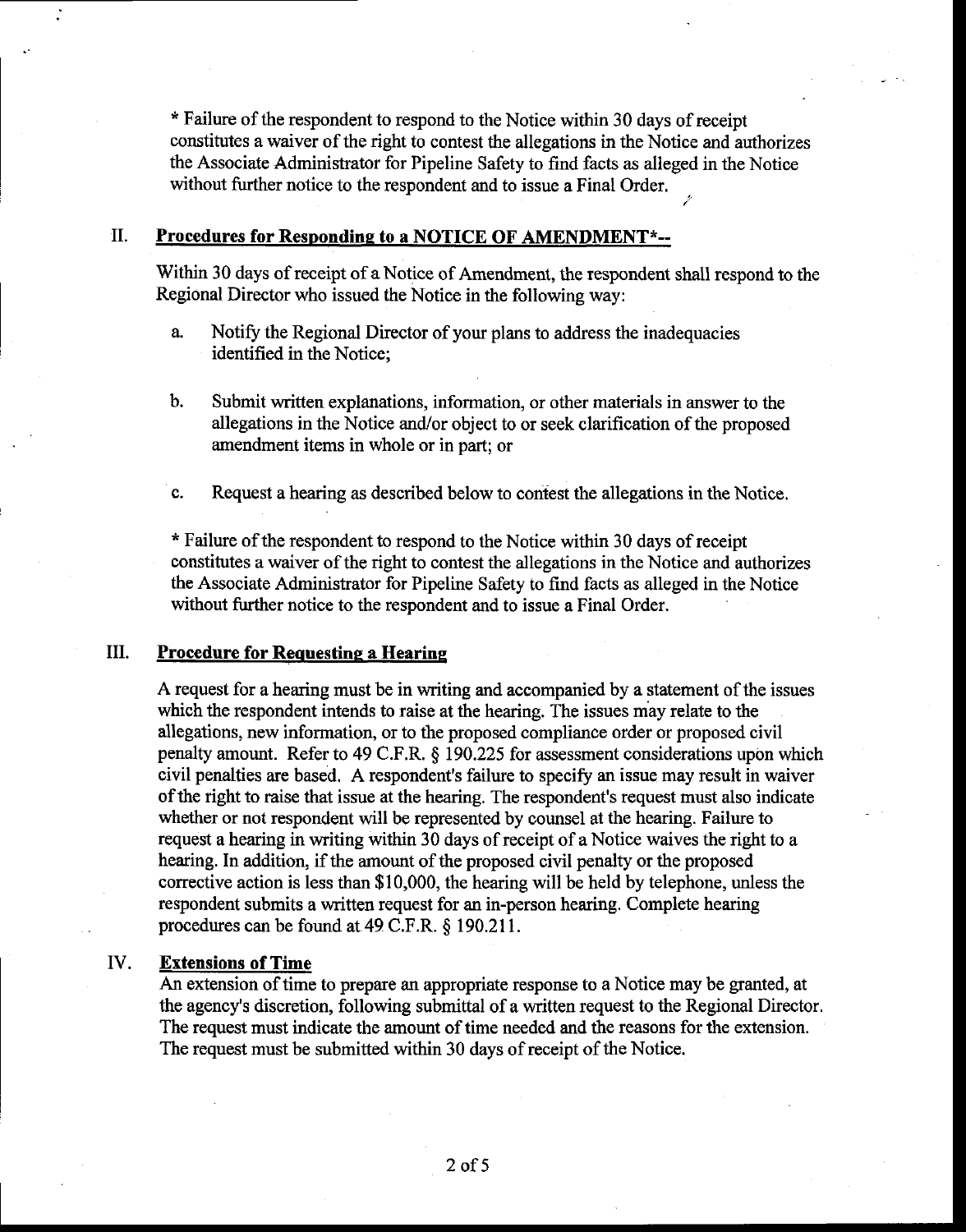ĩ,

 $\label{eq:2.1} \frac{1}{\sqrt{2}}\int_{\mathbb{R}^3}\frac{1}{\sqrt{2}}\left(\frac{1}{\sqrt{2}}\right)^2\frac{1}{\sqrt{2}}\left(\frac{1}{\sqrt{2}}\right)^2\frac{1}{\sqrt{2}}\left(\frac{1}{\sqrt{2}}\right)^2\frac{1}{\sqrt{2}}\left(\frac{1}{\sqrt{2}}\right)^2\frac{1}{\sqrt{2}}\left(\frac{1}{\sqrt{2}}\right)^2\frac{1}{\sqrt{2}}\frac{1}{\sqrt{2}}\frac{1}{\sqrt{2}}\frac{1}{\sqrt{2}}\frac{1}{\sqrt{2}}\frac{1}{\sqrt{2}}$ 

 $\label{eq:2.1} \frac{1}{\sqrt{2}}\int_{\mathbb{R}^3}\frac{1}{\sqrt{2}}\left(\frac{1}{\sqrt{2}}\right)^2\frac{1}{\sqrt{2}}\left(\frac{1}{\sqrt{2}}\right)^2\frac{1}{\sqrt{2}}\left(\frac{1}{\sqrt{2}}\right)^2\frac{1}{\sqrt{2}}\left(\frac{1}{\sqrt{2}}\right)^2.$ 

 $\label{eq:2.1} \frac{1}{\sqrt{2}}\int_{\mathbb{R}^{2}}\frac{1}{\sqrt{2}}\left(\frac{1}{\sqrt{2}}\right)^{2}d\mu_{\text{max}}\left(\frac{1}{\sqrt{2}}\right).$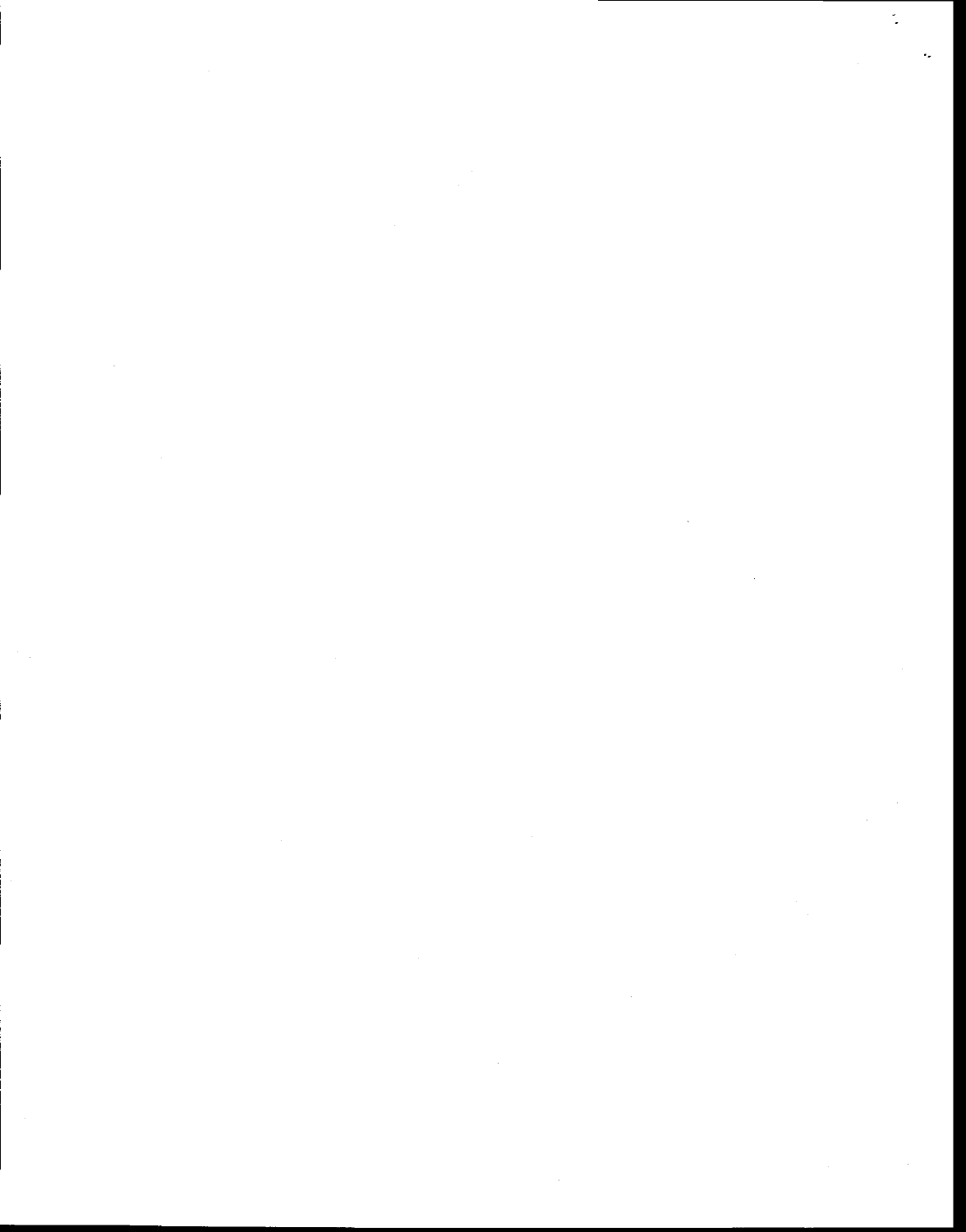## V. Freedom of Information Act

Any material prepared by PHMSA, including the violation report, the Notice, and any order issued in this case, and any material provided to PHMSA by the respondent, may be considered public information and subject to disclosure under the Freedom of Information Act (FOIA). If the information you provide is security sensitive, privileged, confidential or may cause your company competitive disadvantages, please clearly identify the material and provide justification why the documents, or portions of a document, should not be released under FOIA. If we receive a request for your material, we will notify you if PHMSA, after reviewing the materials and your provided justification, determines that withholding the materials does not meet any exemption provided under the FOIA. You may appeal the agency's decision to release material under the FOIA at that time. Your appeal will stay the release of those materials until a final decision is made.

#### **Small Business Regulatory Enforcement Fairness Act Information** VI.

The Small Business and Agricultural Regulatory Enforcement Ombudsman and l0 Regional Fairness Boards were established to receive comments from small businesses about federal agency enforcement actions. The Ombudsman will annually evaluate the enforcement activities and rate each agency's responsiveness to small business. If you wish to comment on the enforcement actions of the Pipeline and Hazardous Materials Safety Administration, call 1-888-REG-FAIR (1-888-734-3247) or go to http ://www. sba. gov/ombudsman/dsp\_faq.html.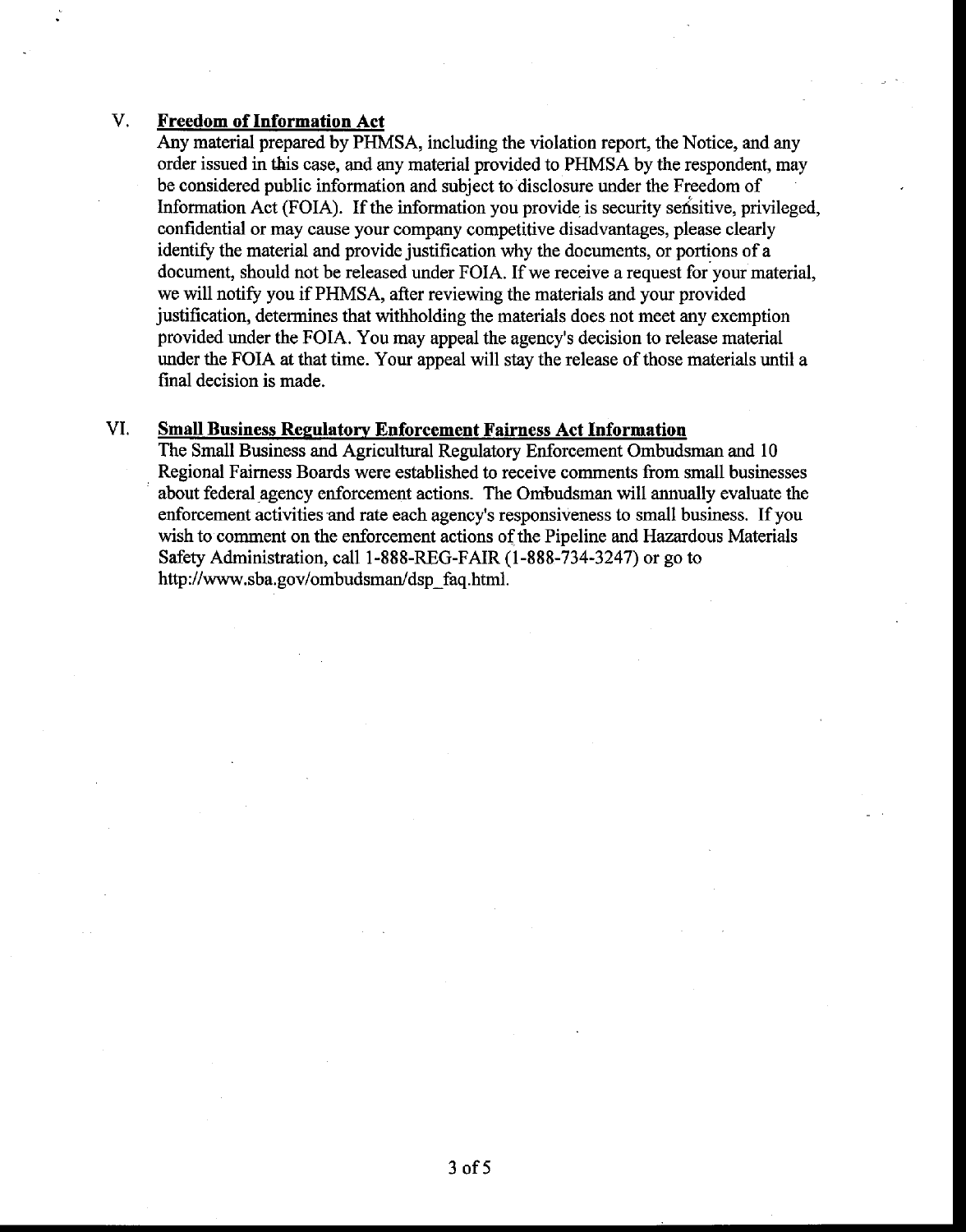$\ddot{\cdot}$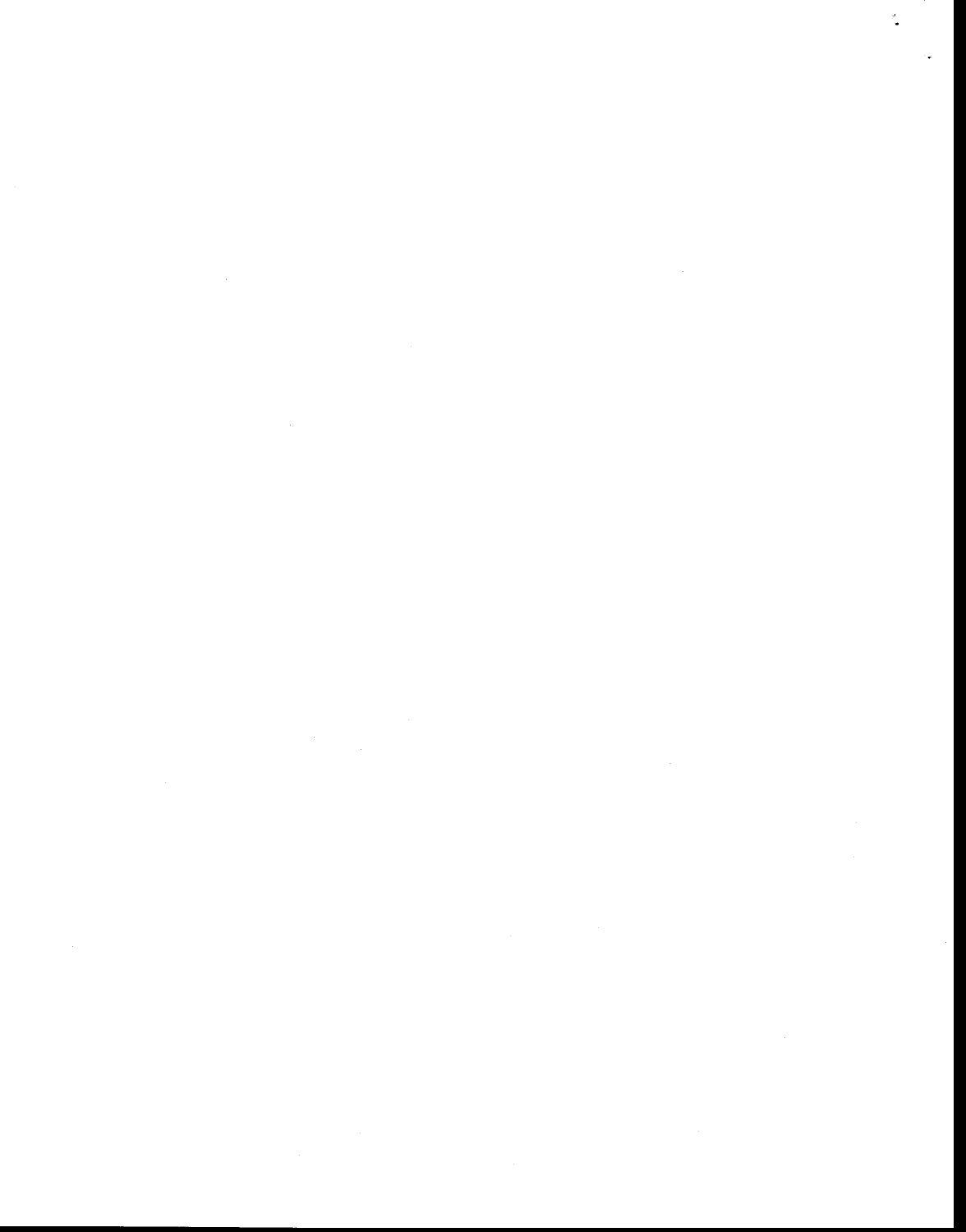## VII. PAYMENT INSTRUCTIONS

## Civil Penatty Puyments of Less Than \$10,000

 $\mathbb{X}_1$ Payment of a civil penalty of less than \$10,000 proposed or assessed, under Subpart B of Part 190 of the Pipeline Safety Regulations can be made by certified check, money order or wire transfer. Payment by certified check or money order (containing the CPF Number for this case) should be made payable to the "Department of Transportation" and should be sent to:

Federal Aviation Administration Mike Monroney Aeronautical Center Financial Operations Division (AMZ-300) P.O. Box 25082 Oklahoma City, OK 73125-4915

Wire transfer payments of less than \$10,000 may be made through the Federal Reserve Communications System (Fedwire) to the account of the U.S. Treasury. Detailed instructions are provided below. Questions concerning wire transfer should be directed to the Financial Operations Division at (405) 954-8893, or at the above address.

### Civil Penalty Payments of 910,000 or more

Payment of a civil penalty of \$10,000 or more proposed or assessed under Subpart B of Part 190 of the Pipeline Safety Regulations must be made wire transfer (49 C.F.R.  $\S$  89.21 (b)(3)), through the Federal Reserve Communications System (Fedwire) to the account of the U.S. Treasury. Detailed instructions are provided below. Questions concerning wire transfers should be directed to the Financial Operations Division at (405) 954-8893, or at the above address.

### **INSTRUCTIONS FOR ELECTRONIC FUND TRANSFERS**

| (1) RECEIVER ABA NO.                  | <u>(2) TYPE/SUB-TYPE</u>                                               |
|---------------------------------------|------------------------------------------------------------------------|
| 021030004                             | (Provided by sending bank)                                             |
| (3) SENDING BANK ABA NO.              | (4) SENDING BANK REF NO.                                               |
| (Provided by sending bank)            | (Provided by sending bank)                                             |
| $(5)$ AMOUNT                          | (6) SENDING BANK NAME<br>(Provided by sending bank)                    |
| (7) RECEIVER NAME<br><b>TREAS NYC</b> | (8) PRODUCT CODE<br>(Normally CTR, or as provided by sending)<br>bank) |
| $(9)$ BENEFICIAL (BNF) = AGENCY       | (10) REASONS FOR PAYMENT                                               |
| <b>LOCATION CODE</b>                  | Example: PHMSA - CPF # / Ticket                                        |
| $BNF = /ALC-69-14-0001$               | Number/Pipeline Assessment number                                      |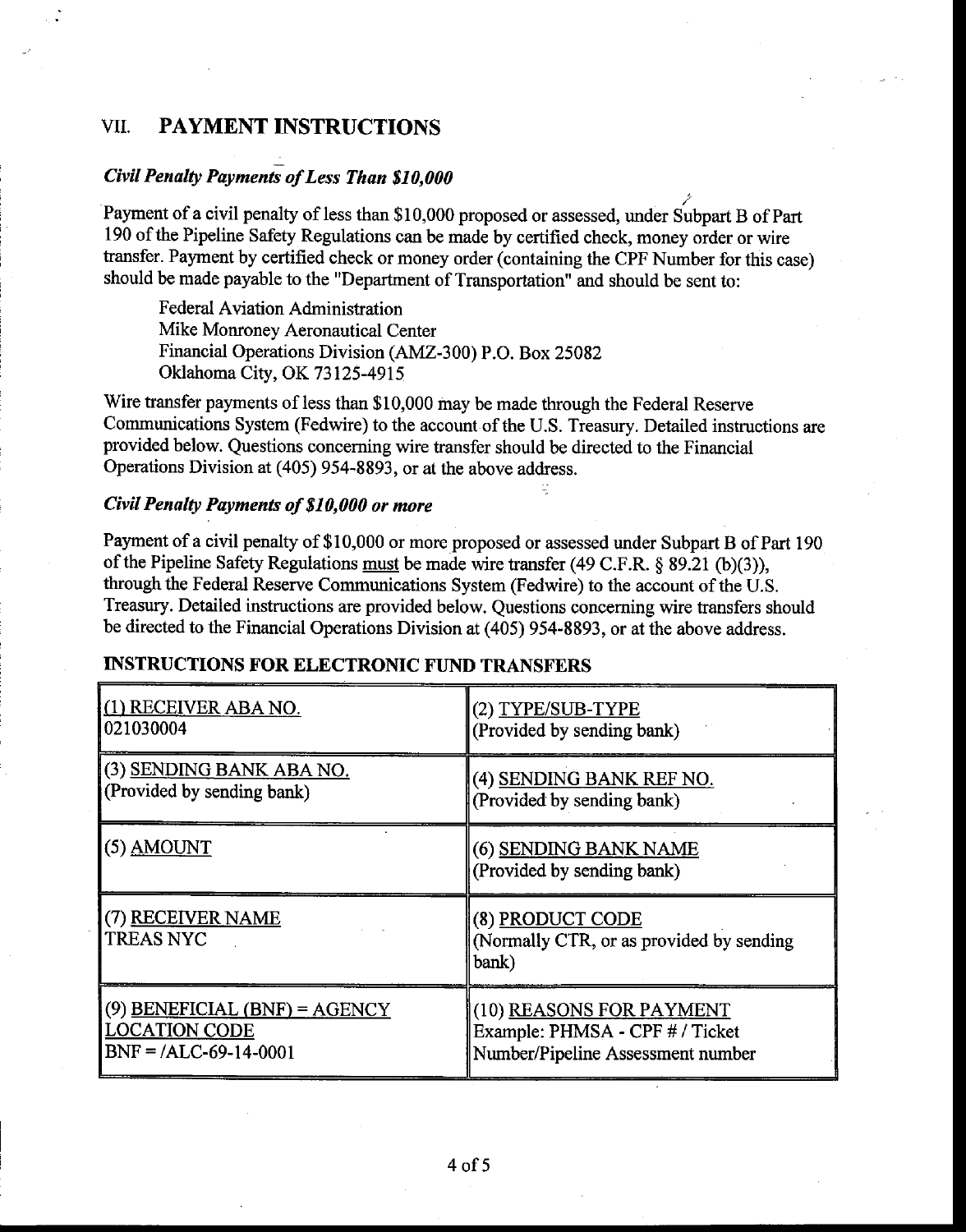$\frac{2}{3}$  .

 $\label{eq:2.1} \frac{1}{\sqrt{2}}\int_{\mathbb{R}^3}\frac{1}{\sqrt{2}}\left(\frac{1}{\sqrt{2}}\right)^2\frac{1}{\sqrt{2}}\left(\frac{1}{\sqrt{2}}\right)^2\frac{1}{\sqrt{2}}\left(\frac{1}{\sqrt{2}}\right)^2\frac{1}{\sqrt{2}}\left(\frac{1}{\sqrt{2}}\right)^2\frac{1}{\sqrt{2}}\left(\frac{1}{\sqrt{2}}\right)^2\frac{1}{\sqrt{2}}\frac{1}{\sqrt{2}}\frac{1}{\sqrt{2}}\frac{1}{\sqrt{2}}\frac{1}{\sqrt{2}}\frac{1}{\sqrt{2}}$ 

and a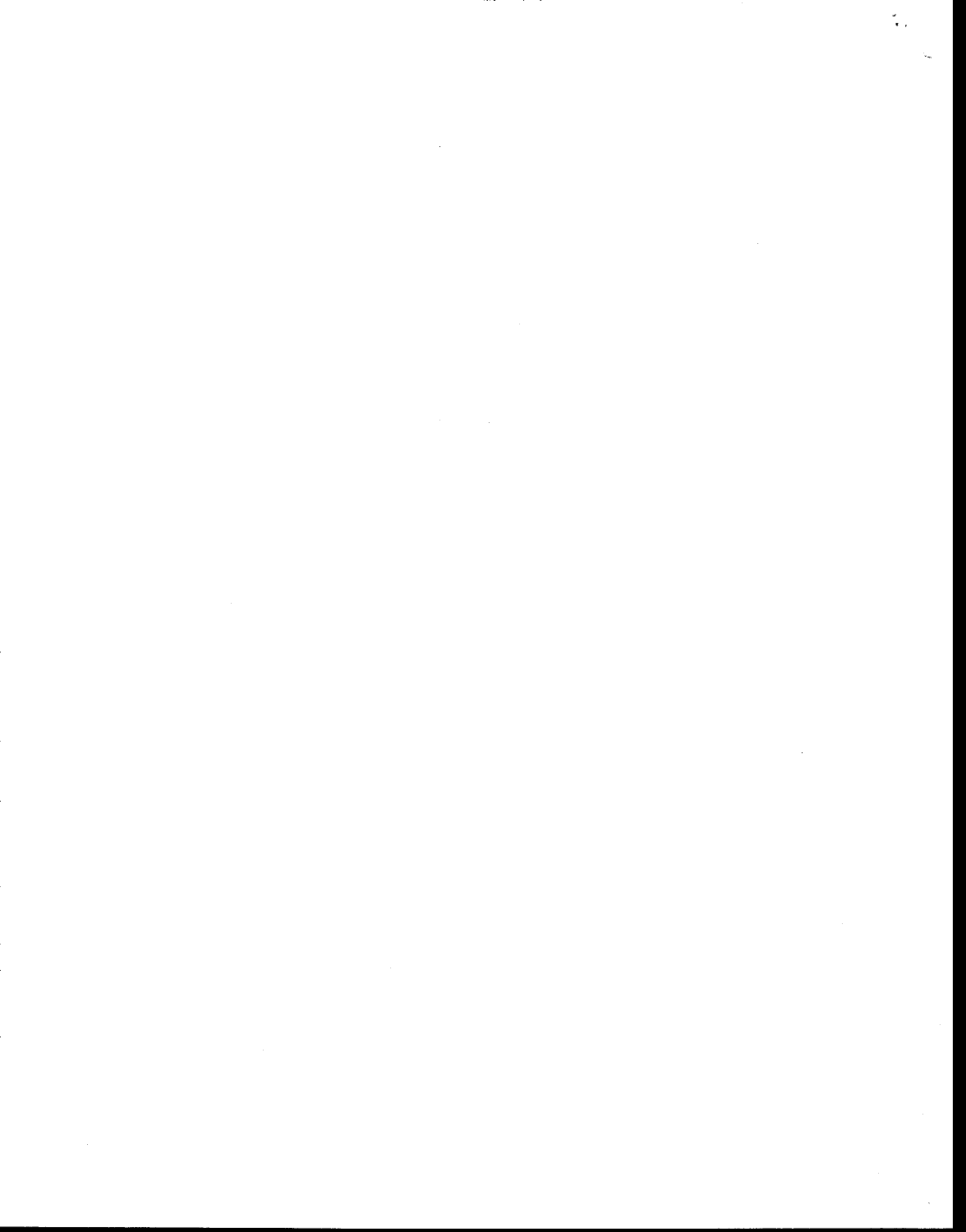INSTRUCTIONS: You, as sender of the wire transfer, must provide the sending bank with the information for blocks  $(1)$ ,  $(5)$ ,  $(7)$ ,  $(9)$ , and  $(10)$ . The information provided in Blocks  $(1)$ ,  $(7)$ , and (9) are constant and remain the same for all wire transfers to the Pipeline and Hazardous Materials Safety Administration, Department of Transportation. ;

Block#1 - RECEIVER ABA NO. - "021030004". Ensure the sending bank enters this 9-digit identification number; it represents the routing symbol for the U.S. Treasury at the Federal Reserve Bank in New York.

Block #5 - AMOUNT - You as the sender provide the amount of the transfer. Please be sure the transfer amount is punctuated with commas and a decimal point. **EXAMPLE:** \$10,000.00

Block #7 - RECEIVER NAME - "TREAS NYC", Ensure the sending bank enters this abbreviation. It must be used for all wire transfers to the Treasury Department.

Block#9 -BENEFICIAL - AGENCY LOCATION CODE - "BNF=/ALC-69-14-0001". Ensure the sending bank enters this information. This is the Agency Location Code for the Pipeline and Hazardous Materials Safety Administration, Department of Transportation,

Block #10 - REASON FOR PAYMENT - "AC-payment for PHMSA Case # / To ensure your wire transfer is credited properly, enter the case number/ticket number or Pipeline Assessment number, and country."

NOTE: A wire transfer must comply with the format and instructions or the Department cannot accept the wire transfer. You as the sender can assist this process by notifying the Financial Operations Division (405) 954-8893 at the time you send the wire transfer.

November 2006